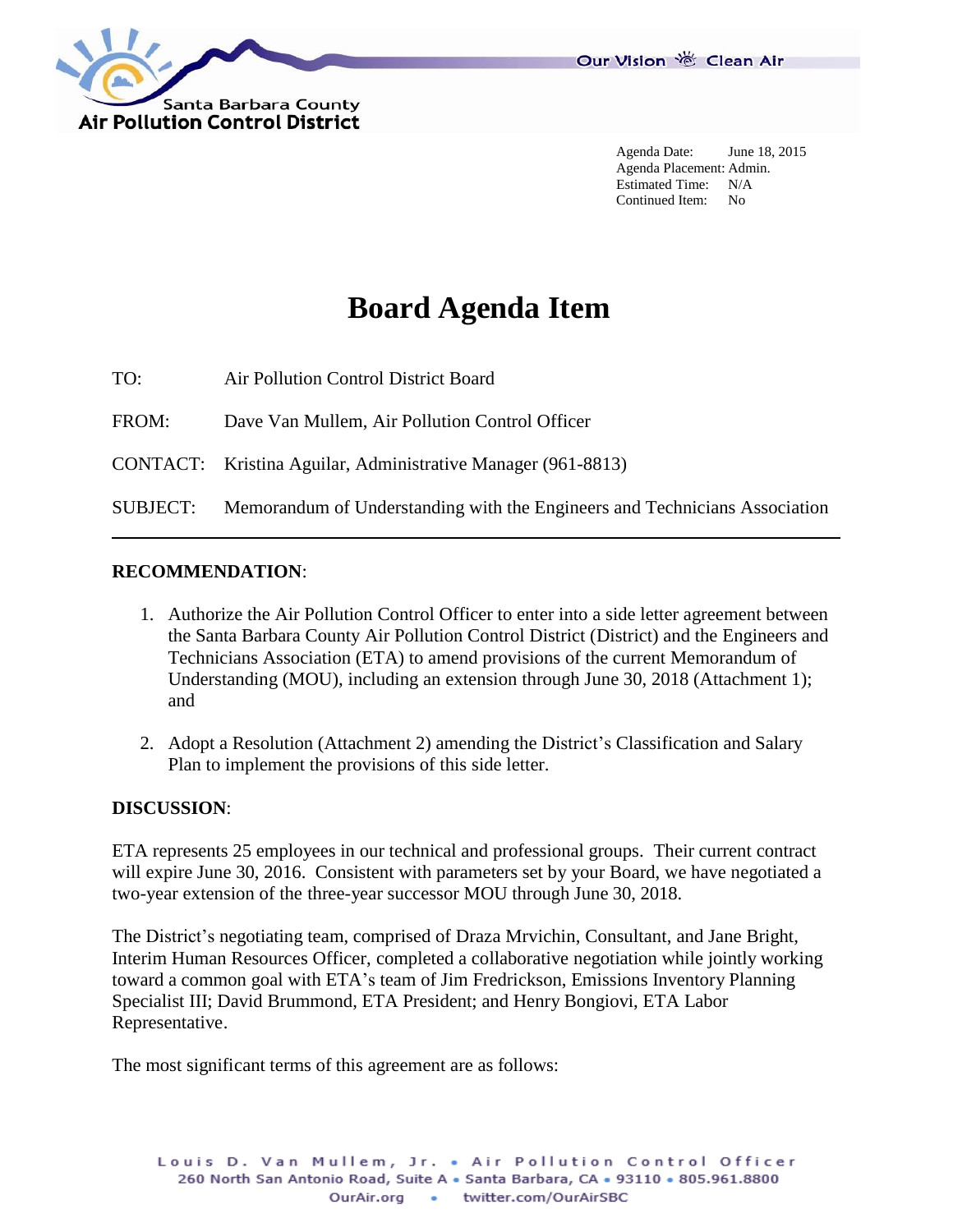- 1. Term Agreement effective June 24, 2013 through June 30, 2016 will be extended through June 30, 2018;
- 2. Salaries A 2% COLA increase effective January 1, 2016 and a 2% COLA increase effective January 1, 2017; Inspection Specialist II/III class to receive a one-time payment of \$1,000 effective July 1, 2015;
- 3. Benefits Effective July 1, 2015 the District shall contribute an additional semi-monthly benefit of \$24.79 to the employee-only premium of the medical benefit; effective January 1, 2017 the District shall contribute an additional semi-monthly benefit of \$10.00 to the employee-only premium of the medical benefit;
- 4. Holiday Break Holidays for the dates December 28, 29, 30 and 31 for 2015; and holidays for the dates December 27, 28, 29 and 30 for 2016; this provision will sunset December 31, 2016;
- 5. Removal of the clause stipulating a Salary Inequity Study; and
- 6. Effective July 1, 2017 an agreement to a re-opener on one (1) issue for each party with the MOU expiring June 30, 2018.

### **FISCAL IMPACT**:

During recent years the District has reduced in size and seen its budget process further refined. With the adoption of the Fiscal Year 2015-2016 budget, the District is able to provide an increase in benefits and salary. Throughout the process, the negotiating teams worked together to create an MOU that worked for everyone, while staying within the parameters set by your Board. The below outlines the fiscal impact of these changes to ETA:

- 1. Providing an increase in the District-paid employee-only portion of the medical plan effective July 1, 2015 will have an annual impact of \$16,100;
- 2. Providing an increase in the District paid employee-only portion of the medical plan effective January 1, 2017 will have an impact for the 2016-2017 Fiscal Year of \$3,000, and then \$6,000 in subsequent Fiscal Years;
- 3. Providing a 2% COLA increase effective January 1, 2016 will have an impact for the 2015-2016 Fiscal Year of \$23,800, and then \$47,600 in subsequent Fiscal Years;
- 4. Providing a 2% COLA increase effective January 1, 2017 will have an impact for the 2016-2017 Fiscal Year of \$24,300, and then \$48,600 in subsequent Fiscal Years;
- 5. Providing a one-time \$1,000 payment to Inspection Specialist II/III classes on July 1, 2015 will have an impact for the 2015-2016 Fiscal Year of \$4,000; and